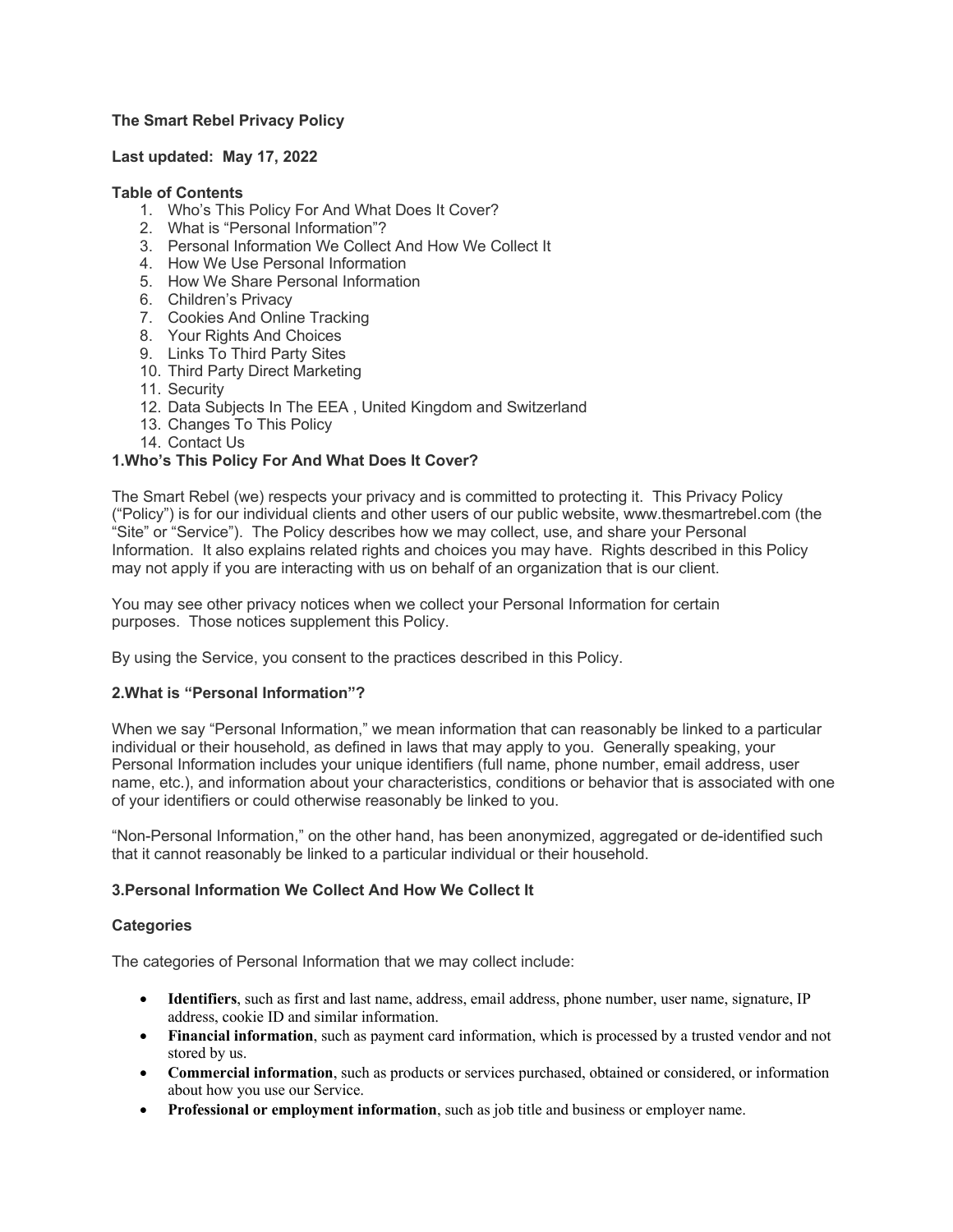- **Device or browser information**, such as device or browser type and configuration
- **Internet activity and Service interactions**, such the website address you visited before navigating to our Site, which pages you visit on the Site, and how you interact with links or content on the Site or emails sent on our behalf.
- **User content**, such as information you enter into a form on our website or the content of your email communications with us.
- **Testimonials**, such as personal testimonials of satisfied Customers and users on the Services in addition to other endorsements, which may include a photo or video of you if you provide one. With your consent, we may post your testimonial along with your name, on the Services. If you wish to update or delete your testimonial, you can contact us at  $\text{privacy}(\partial \text{elainaray.com.})$

### **Collection Sources**

From You When You Provide It. We may collect Personal Information from you directly when you fill out a form on the Service; subscribe to receive emails; or otherwise communicate with us.

Automatically From Your Device. Like most online services, our Site may passively collect some information from users' devices in order to make features function correctly, customize the user experience, understand how the Service is being used, measure the effectiveness of marketing efforts, or deliver personalized advertising or content. Some of this data may be collected through the use of browser cookies or similar online tracking technologies, which are explained below. In some cases, we limit this type of collection to Non-Personal Information. However, this data may include Personal Information such as online Identifiers and Internet Activity in some circumstances.

From Third Party Sources. We may obtain information about you from other third party sources. For example, we may collect identifiers, professional or employment Information, or internet activity that you have chosen to disclose on social media platforms.

We may combine information collected from other sources with information collected from you or your device. To the extent the information, alone or in combination, constitutes Personal Information, we will treat it as Personal Information as described in this Policy.

## **4.How We Use Personal Information**

We use Personal Information for the following purposes:

- To present our Service and analyze how it is used;
- To secure our Service against fraud, malicious activity, or conduct that may violate our terms of use;
- To personalize and improve your experience with the Service;
- To process payments for our services;
- To provide you with information, products, or services that you request from us;
- To notify you about changes to our Service;
- To allow you to participate in interactive features on the Service;
- To provide you with periodic newsletters and offers;
- To contact you and provide you with help if you have a customer service issues;
- To contact you to fill out surveys and participate in other types of market research;
- To notify you of new products or services we think you might be interested in;
- To comply with our legal obligations;
- In any other way we may describe when we collect the information; and
- For any other purpose with your consent.

We may use Non-Personal Information for any purpose.

### **5.How We Share Personal Information**

### **Vendors**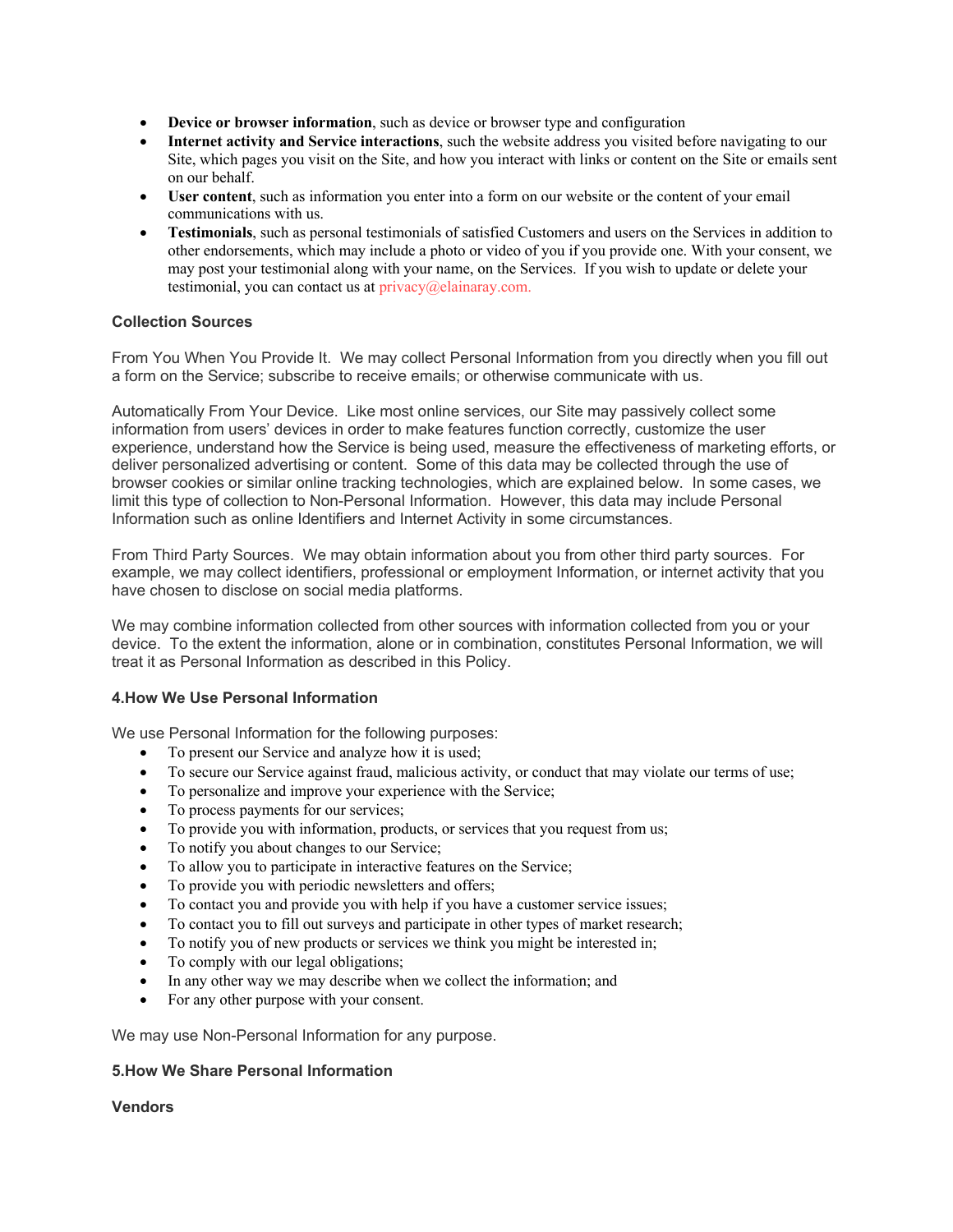We may share Personal Information with contractors, service providers, and other vendors who assist or support us in providing the Services. Examples of these third party services may include hosting our site, storing data, performing analytics, processing payments, or sending marketing communications. Our agreements with vendors prohibit them from retaining, using or disclosing the Personal Information we share with them for any purpose other than providing services to us.

### **Analytics, Social Media and Advertising Partners**

We may share your Personal Information with analytics providers, advertising networks, or social media companies to measure performance of our Service or marketing efforts, offer social media features, or deliver interest-based advertising. This sharing may involve the use of browser cookies and similar technologies placed through our Service by our partners, as explained here. For example, when you visit our Site, our partner's Cookie may cause your browser to automatically send a request to our partner's server and provide our partner with your IP address, other Identifiers, Device Information and Internet Activity.

## **Mandatory Disclosures And Legal Proceedings**

We may have a legal obligation to disclose Personal Information to government authorities or other third parties pursuant to a valid regulatory request, subpoena or court order. We may also need to disclose and otherwise process your Personal Information in accordance with applicable law to prevent physical harm or financial loss, protect the vital interests of a person, enforce our various policies or terms of use, protect our property, services and legal rights, prevent fraud, support auditing, compliance and corporate governance functions, or comply with applicable law.

## **Change In Control Or Merger**

We may transfer your information in the event of the sale of substantially all of the assets of our business to a third-party or in the event of a corporate merger, consolidation, acquisition or reorganization. However, in such event, any acquirer will be subject to the provisions of our commitments to you or we will not disclose your information.

## **With Your Direction Or Consent**

We will share your Personal Information with other third parties as you may direct or otherwise consent.

### **6.Children's Privacy**

Our Services are not directed to children under the age of 16. We do not knowingly collect, maintain, or process children's Personal Information unless the child's parent or guardian consents and provides the information. If we determine that we have received a child's Personal Information from a source other than the child's consenting parent/guardian, we will immediately delete the information.

### **7.Cookies And Online Tracking**

### **What Are Cookies?**

A browser cookie is a small piece of data that a website stores in your device's browser. It holds information that the site uses to function properly, remember your preferences, or personalize your experience. A typical cookie contains a cookie ID, which is a unique string of characters used to identify your browser during the browsing session, or in some cases, during subsequent browsing sessions. Cookies, cookie ID's and similar pieces of data may be considered Personal Information (Identifiers or Internet Activity) under applicable law.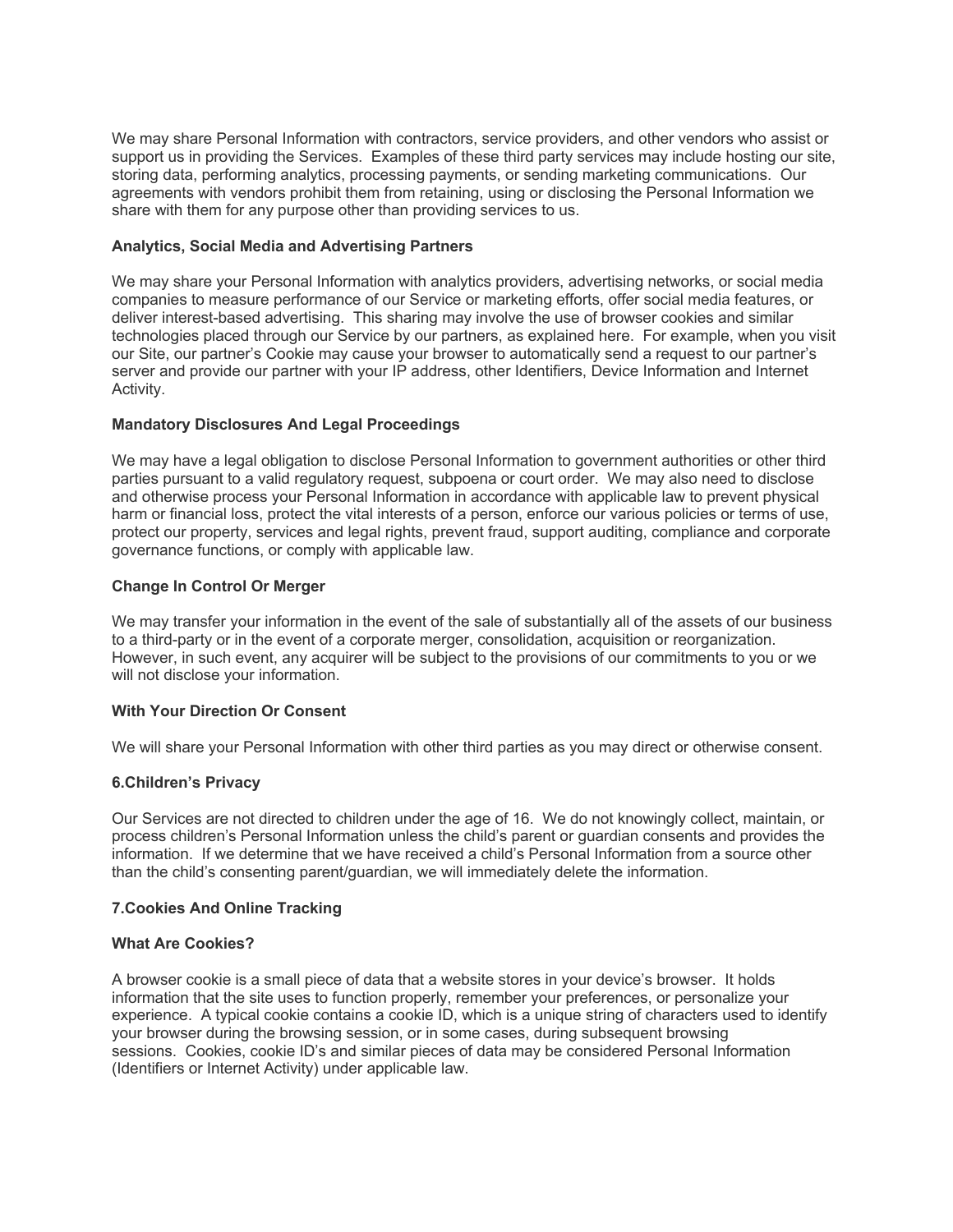Other online technologies, similar to cookies, may allow users to be identified and tracked across multiple browsing sessions, and in some cases tracked across different websites and online services for marketing or advertising purposes. These technologies include, but are not necessarily limited to, pixels, web beacons and scripts (collectively with browser cookies, "Cookies").

## **How Cookies May Be Used On Our Services**

Our Service uses "first party" Cookies, which are set by our web domain (elainaray.com). Our Service also uses some "third party" Cookies, which are set by other web domains associated with our vendors or partners. This means that, when you visit our site, your browser may automatically connect to our partner's web server, as well as ours, and provide our partner with access to your online identifiers and information about how you use our Site.

Cookies are used on our Service for the following purposes:

- Essential: Essential Cookies are necessary for site security and to enable you to move around our site and use its features.
- Preferences. Preference Cookies allow us to remember your preferences and personalize the Service during a browsing session or across browsing sessions.
- Analytics: Analytics Cookies allow us to analyze use of our Site to evaluate and improve performance.
- Marketing: Also known as "Targeting" Cookies, these may be used to display ads or other content based on your interests, and may be used by our partners to track your activity across different online services.

### **How You Can Block Cookies**

You can block, disable or delete cookies at any time by changing the settings in your browser. However, blocking, disabling, or deleting cookies may limit your ability to view all the pages of our Site or other sites. You can find more information about cookies and other options you may have for restricting them at www.cookiesandyou.com/, and www.aboutads.info/choices.

### **"Do Not Track" Signals**

Your browser may offer a Do Not Track (DNT) setting. If you turn that setting on, your browser sends a signal to websites indicating that you don't want to be tracked over time or across third party sites. We don't currently respond to these signals because there is not yet a common understanding of how to process them or a consensus on what "tracking" means.

## **8.Your Rights And Choices**

### **Opt-Out Of Marketing Communications**

You may opt-out of our marketing emails by using the unsubscribe link provided in the email.

### **Your Browser And Device Settings**

See Section 7 for options to restrict Cookies.

### **9.Links To Third Party Sites**

Our Site may contain links to third-party websites, products or services. If you use these links, you will leave our site. Such links do not constitute or imply an endorsement, sponsorship or recommendation by us of the third party, the third-party website or the information contained therein, and we shall not be responsible or liable for your use thereof. Such use shall be subject to the terms of use and privacy policies applicable to those sites.

## **10.Third Party Direct Marketing**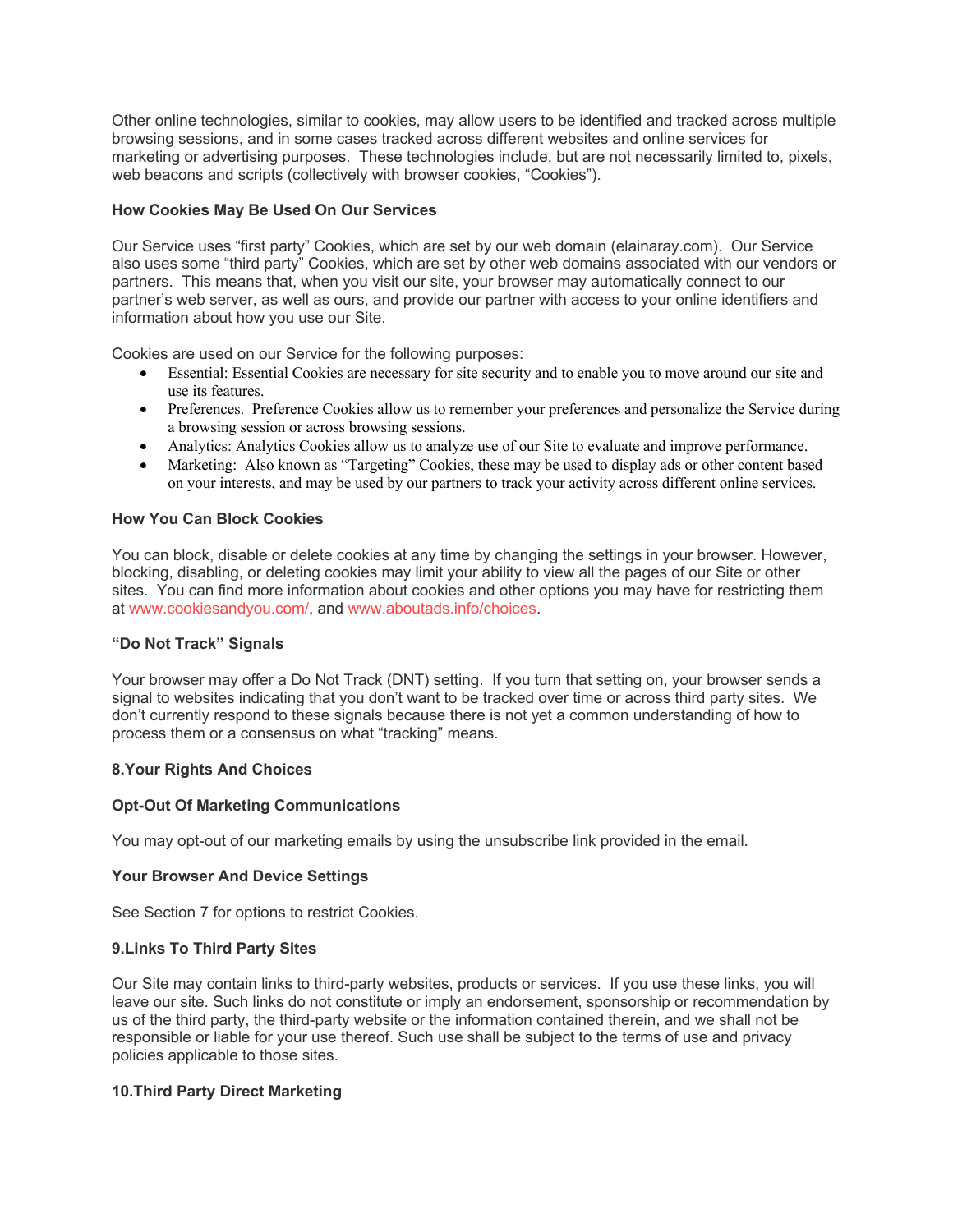We don't share Personal Information with third parties for their direct marketing purposes.

## **11.Security**

The security of your Personal Information is important to us, but remember that no method of transmission over the Internet, or method of electronic storage, is 100% secure. While we strive to use commercially reasonable means to protect your Personal Information, we cannot guarantee its absolute security.

## **12.Data Subjects In The EEA , United Kingdom and Switzerland**

## **Data Controller**

Personal Information that we collect regarding individuals who reside in a member state of the European Economic Area ("EEA"), the United Kingdom or Switzerland is controlled by The Smart Rebel, a company registered in the Netherlands.

### **Lawful bases for processing**

We may process your Personal Information for the purposes described **above** if at least one of the following grounds for processing applies:

- Processing is necessary for us to perform a contract with you or to take steps at your request prior to entering into a contract;
- Processing is necessary to comply with our legal obligations;
- Processing fulfills our legitimate interests in a manner that does not outweigh your rights and freedoms. Our legitimate interests include: protecting our Services against malicious intrusions and unauthorized use; maintaining and improving our Services; understanding how our Services are used; personalizing our Services; promoting our Services effectively; and complying with legal obligations and protecting our legal rights;
- Processing is necessary to protect the vital interests of you or another individual; or
- You have consented to the processing.

### **Automated decision making**

We do not make any decisions involving the use of algorithms or profiling that significantly affects you.

### **Your rights under GDPR**

The GDPR provides you with the following rights, which you can exercise by contacting us at simone@thesmartrebel.com.

- The right to request access to and rectification of your personal information*.* You may obtain additional information about our processing and a copy of your stored information. You also have the right to request that we update your information if it is inaccurate or incomplete.
- The right to request erasure of your personal information. You may request for us to erase your information from our systems if it is no longer necessary for the reason we collected it, or you withdraw consent and no other legal basis for processing exists.
- The right to restrict our processing of your personal information. You have the right to restrict our processing if: (1) you disagree with the accuracy of your information; (2) our processing is deemed unlawful and you do not want us to erase your information; or (3) we no longer need your information for the purposes for which we collected it but we must store it to comply with our legal obligations.
- The right to data portability. You may receive and transmit your personal information to another controller where our processing is based on consent you gave us and was carried out by automated means.
- The right to object. You have the right to object to our processing of your personal information where we process it because of a legitimate interest.